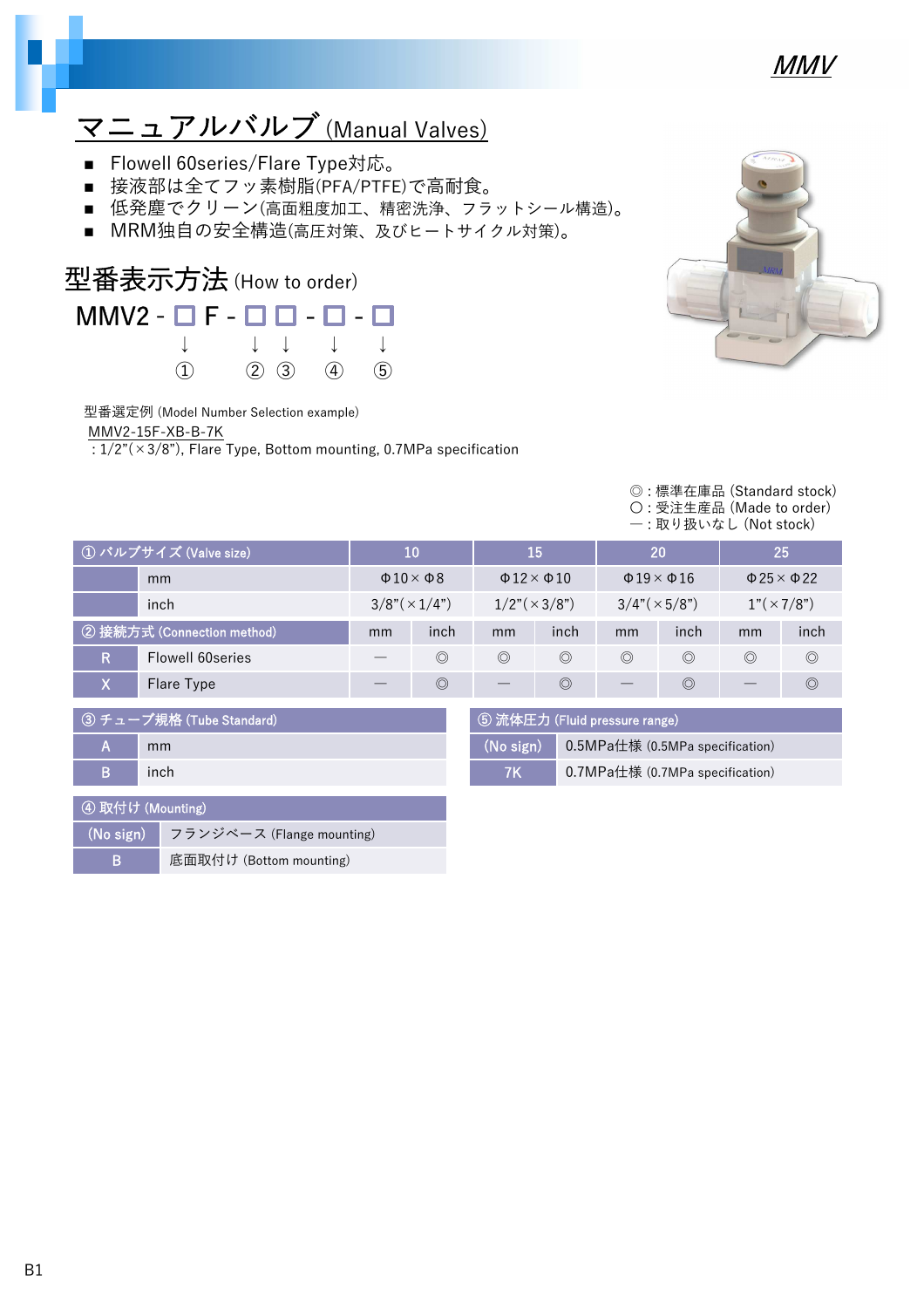#### MMV

#### 内部構造(Internal structure)



| 品番(No)              | 部品名 (Parts name)   | 材質 (Material) |
|---------------------|--------------------|---------------|
| $\langle 1 \rangle$ | ケース (Case)         | РP            |
| $\circled{2}$       | シャフト (Shaft)       | РP            |
| $\circled{3}$       | スタッフィング (Stuffing) | <b>PP</b>     |
| 4                   | ダイアフラム (Diaphragm) | <b>PTFE</b>   |
| $\circledS$         | ボディ (Body)         | <b>PFA</b>    |
| 6                   | ベース (Base)         | РP            |

### 仕様(Specifications)

| 使用流体 (Fluid)                             |                        | 薬液·純水·気体 (Chemical liquid, DIW, Gas) ※1 |                       |                 |           |          |  |
|------------------------------------------|------------------------|-----------------------------------------|-----------------------|-----------------|-----------|----------|--|
| 流体温度 (Fluid temperature range)           |                        |                                         | $10\sim100^{\circ}$ C |                 |           |          |  |
| 雰囲気温度 (Atmospheric temperature)          |                        | $0\sim 40^{\circ}$ C                    |                       |                 |           |          |  |
|                                          |                        |                                         | ボディ (Body)            |                 |           | $:$ PFA  |  |
| 接液部材質 (Materials of liquid flowed parts) |                        |                                         | ダイアフラム (Diaphragm)    |                 |           | $:$ PTFE |  |
| 操作方式 (Operating system)                  |                        | 手動マニュアル式 (Manual type)                  |                       |                 |           |          |  |
| バルブサイズ (Valve size)                      |                        | 10(3/8")                                | 15(1/2")              | 20(3/4")        | 25(1")    |          |  |
| オリフィス (Orifice)                          |                        | $\Phi$ 8                                | $\Phi$ 10             | $\Phi$ 16       | $\Phi$ 22 |          |  |
| 流体圧力 (Fluid pressure range)              |                        |                                         |                       |                 |           |          |  |
|                                          | 0.5MPa仕様               | $IN \rightarrow OUT$                    | $0\neg$ 0.5MPa        |                 |           |          |  |
|                                          | (0.5MPa specification) | 背圧 (Back pressure)                      |                       | $0\sim 0.5$ MPa |           |          |  |
|                                          | 0.7MPa仕様               | $IN \rightarrow OUT$                    | $0\sim$ 0.7MPa        |                 |           |          |  |
| (0.7MPa specification)                   |                        | 背圧 (Back pressure)                      | $0\sim$ 0.7MPa        |                 |           |          |  |

Wanual V alv e s マニュアルバルブ

Flare Type<br>Flowell 60series

PFA

Union

Tube Fitting

**Tube Fitting**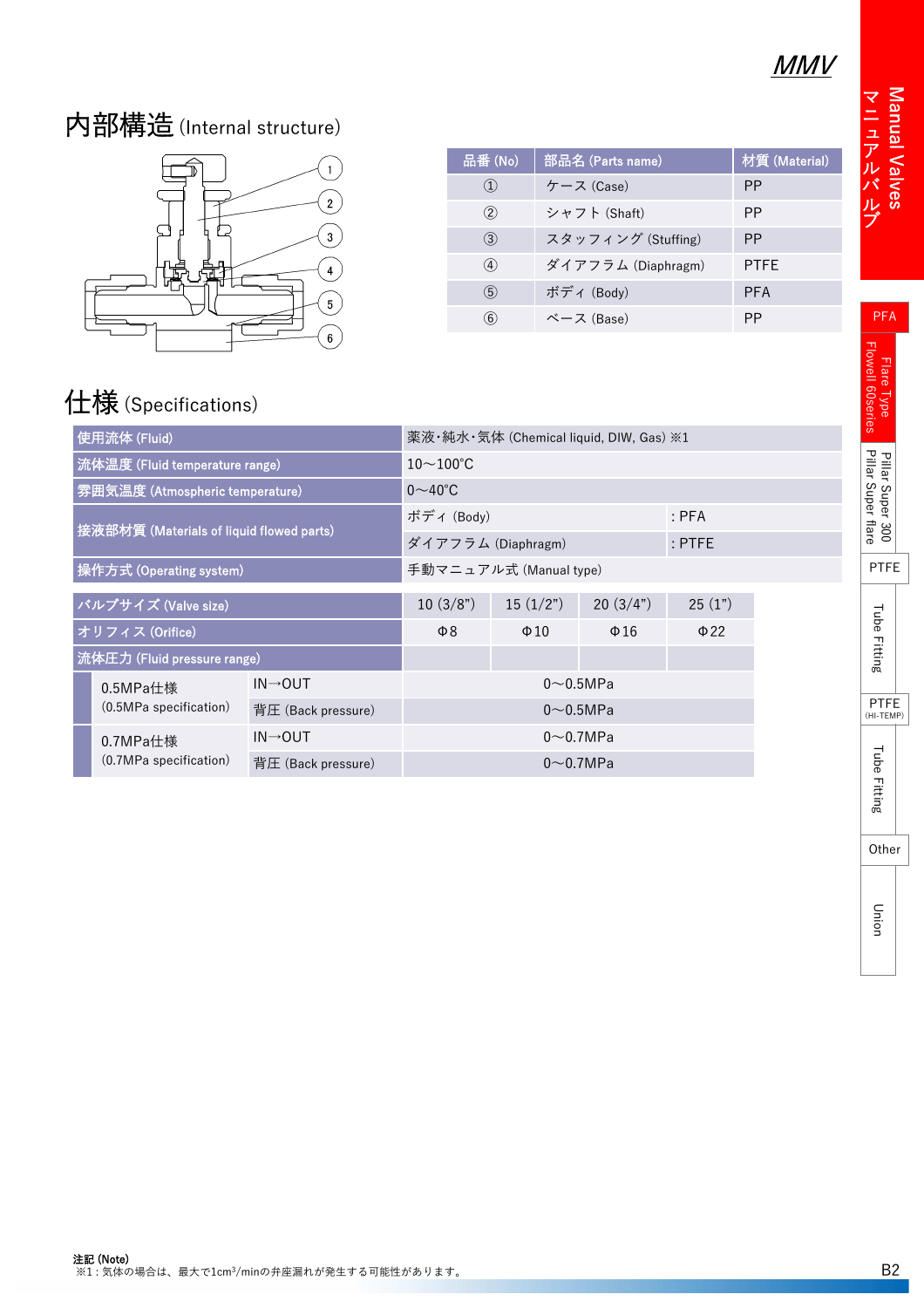

寸法(Dimensions)

 $\blacktriangleright$  3/8"( $\times$ 1/4")

#### $MMV2 - 10 F - \Box$   $\Box$  -  $\Box$  -  $\Box$







| 接続方式<br>(Connection method) | А    |
|-----------------------------|------|
| Flowell 60 series           | 114  |
| Flare Type                  | 99.6 |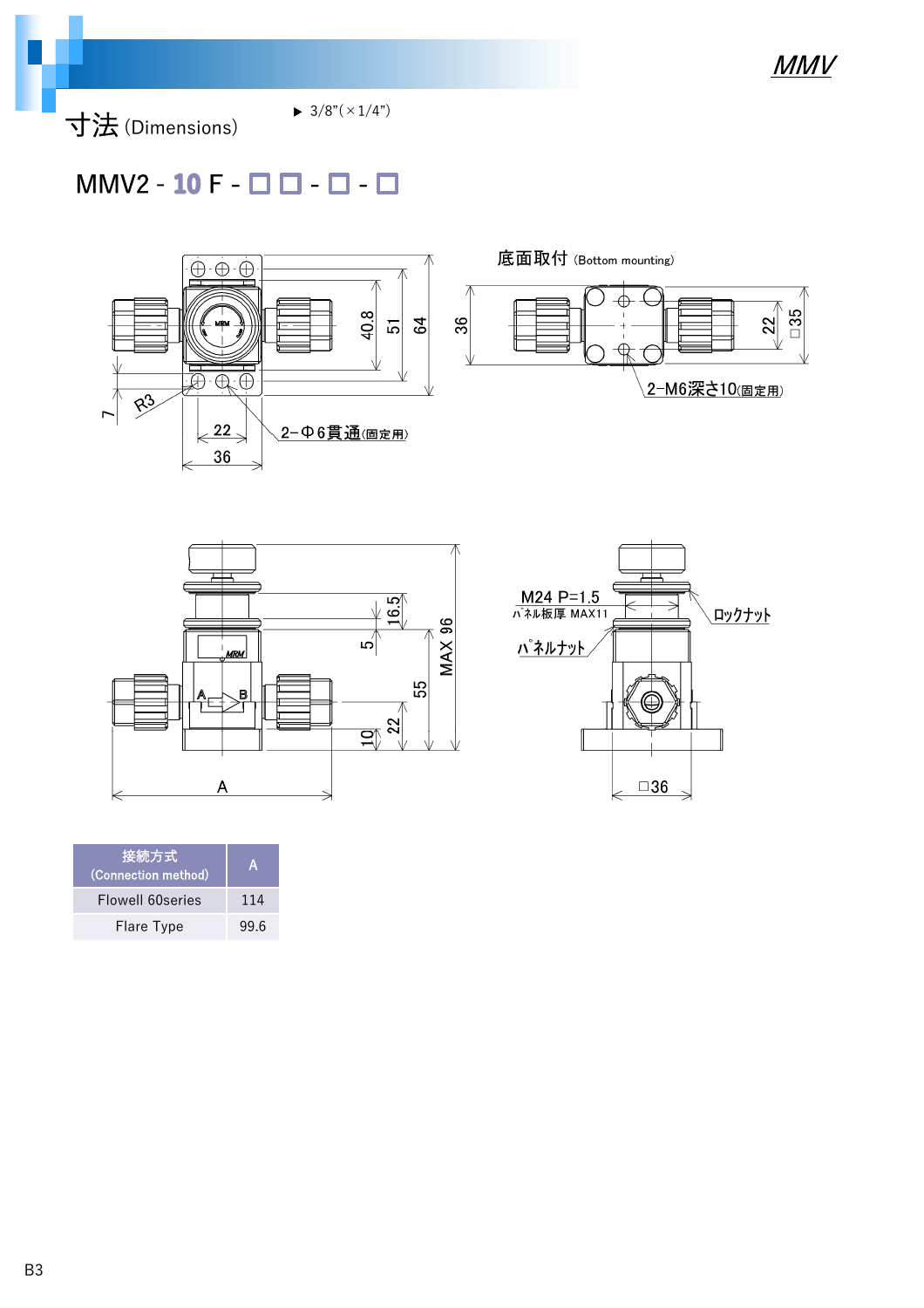Manual Valves マニュアルバルブマニュアルバルブ



 $\blacktriangleright$   $\Phi$ 12  $\times$   $\Phi$ 10  $\blacktriangleright$  1/2"( $\times$ 3/8")

#### MMV2 - 15 F - □ □ - □ -





| 接続方式<br>(Connection method) | A     |
|-----------------------------|-------|
| Flowell 60 series           | 114   |
| Flare Type                  | 103.6 |



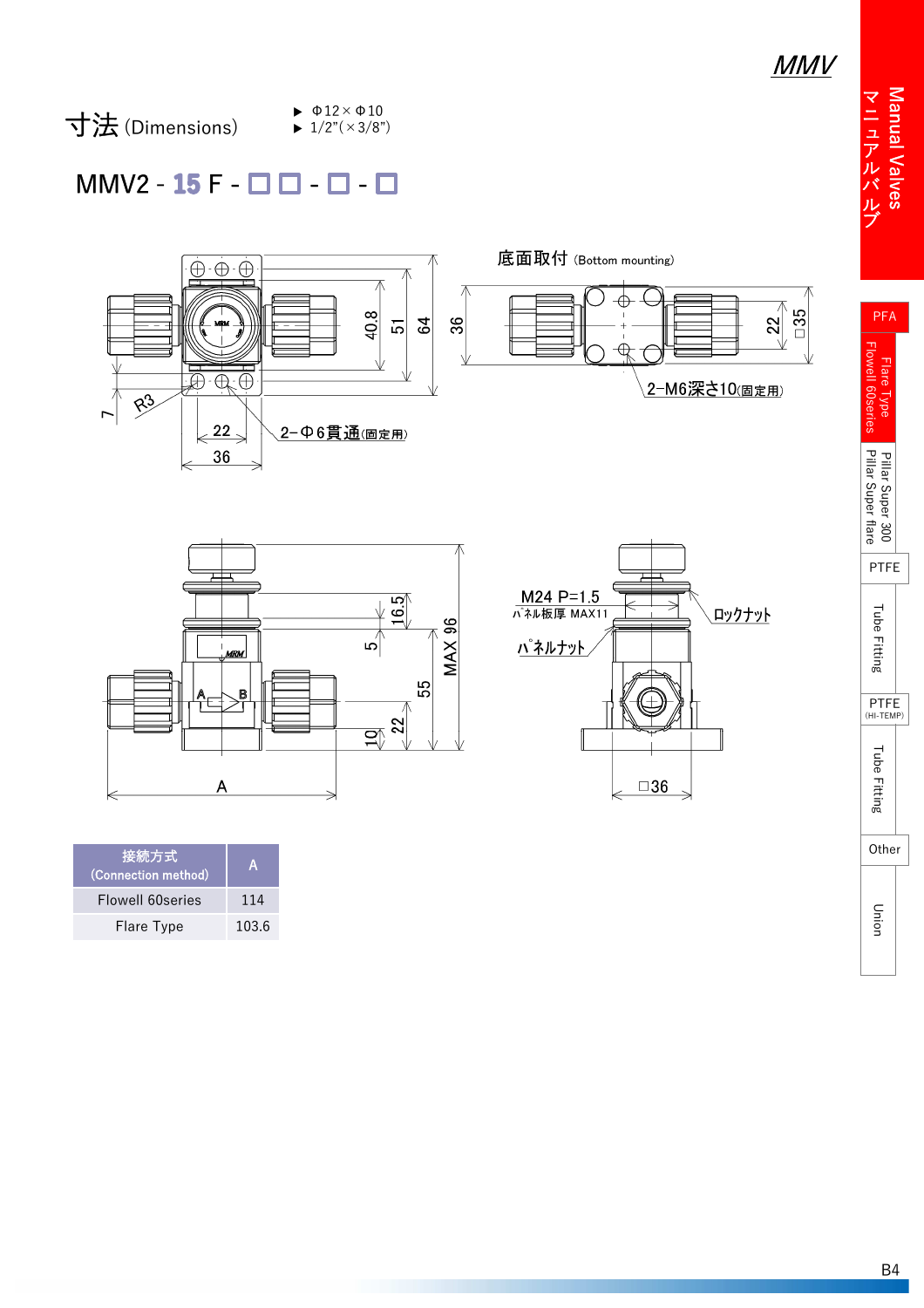

寸法(Dimensions)

 $\blacktriangleright$   $\Phi$ 19  $\times$   $\Phi$ 16  $\blacktriangleright$  3/4"( $\times$ 5/8")

#### $MMV2 - 20 F - \Box$   $\Box$  -  $\Box$  -  $\Box$



底面取付 (Bottom mounting)  $\rightarrow$  $-45$  $\frac{4}{6}$  $30\,$  $\frac{1}{\mathcal{R}}$ 2-M6深さ12(固定用)





| <sup>'</sup> 接続方式<br>(Connection method) | А     |
|------------------------------------------|-------|
| Flowell 60 series                        | 134   |
| Flare Type                               | 119.6 |